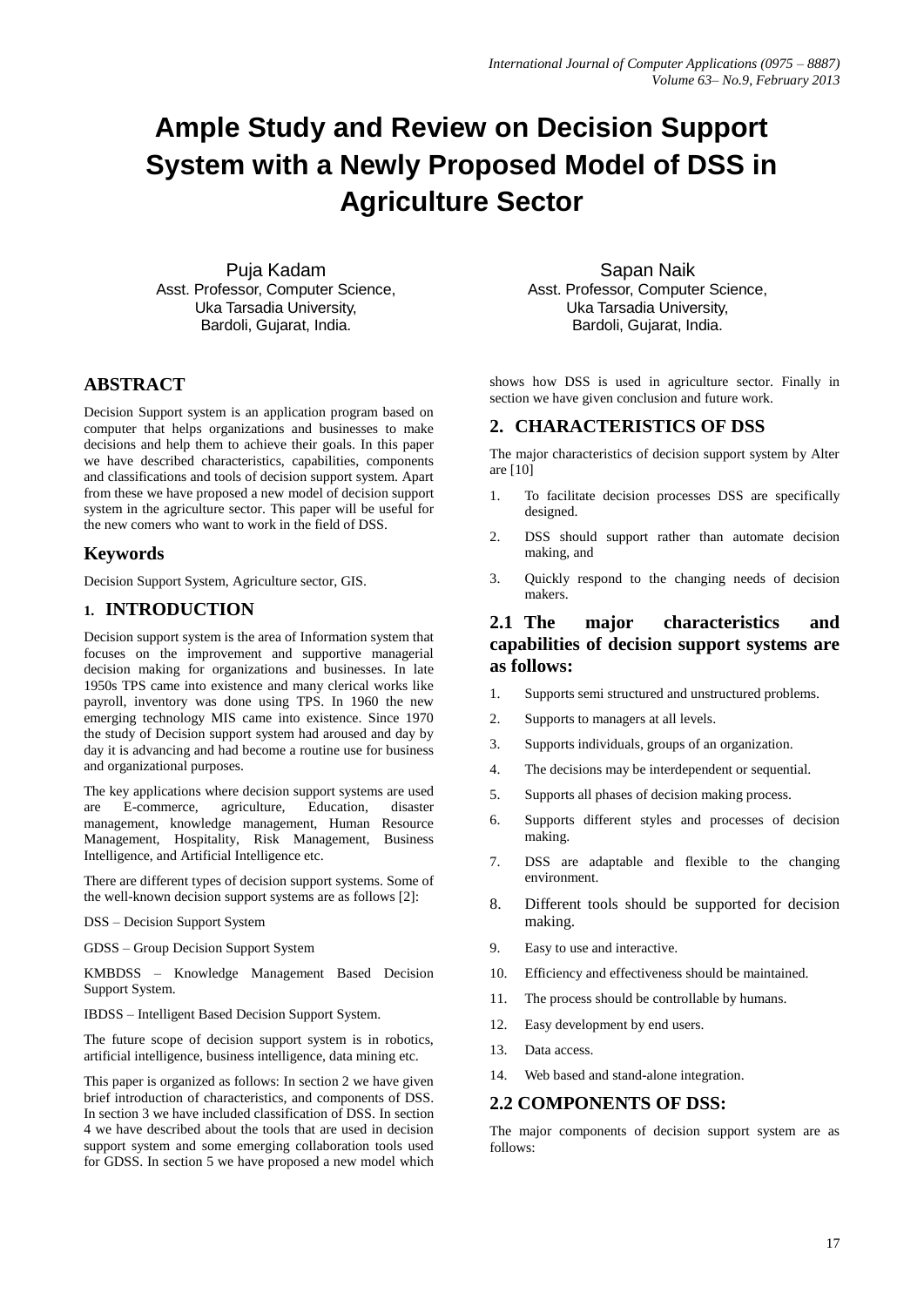Data Management Subsystem: The Data Management subsystem includes a database that contains relevant data for the situation and is managed by software called DBMS. The Data Management subsystem can be interconnected with the corporate data warehouse, a repository.

Model Management Subsystem: Is a s/w package that includes financial, statistical, management science or other quantitative models that provide the system's analytical capabilities. Model base management system (MBMS) is a software for establishing, updating, combining, and so on (e.g., managing) a DSS model base

User Interface Subsystem: The component of a computer system that allows bidirectional communication between the system and its user. The user communicates with and commands the DSS through the User Interface Subsystem.

Knowledge-Based Management Subsystem: The knowledgebased management subsystem can support any of the other subsystems or act as an independent component. It provides intelligence to augment the decision maker's own. It can be interconnected with the organizations knowledge repository which is called the organizational knowledge base.

Below are the major points which have to be considered for the components of DSS.

- 1. **Inputs:** Factors, numbers, and characteristics which needs to be analyzed.
- 2. **User Knowledge and Expertise:** Inputs requiring manual analysis by the user
- 3. **Outputs:** Transformed data from which DSS "decisions" are generated
- 4. **Decisions:** Results generated by the DSS based on the criteria of user.

#### **3. CLASSIFICATION OF DSS:**

There are many ways to classify DSS application. Every DSS does not fits into one category, but it can be a mixture of two or more architectures.[7]

Holsapple and Whinston classify DSS into following five categories:

Text-oriented DSS: - Relies on knowledge coding, analysis, search, and retrieval for decision support. It includes DSS that are text based.

Example- Knowledge management System comes under text oriented DSS.

Database-oriented DSS: - They are involved with data and processing them into information and presenting the information to a decision maker.

Example -DSS developed in OLAP and data mining fall in this category.

Solver-oriented DSS: - DSS that are primarily involved with one or more optimization or simulation models that typically includes model formulation, model maintenance, model management in distributed computing environments and What-if analysis.

Example - Java Simulator can be considered as Solver oriented DSS.

Rule-oriented DSS: - It involves the application of knowledge technologies to address specific decision support needs.

Example - All artificial intelligence-based DSS fall into this category. Neural networks etc.

Compound DSS: - It is the most popular form of DSS. It is also known as Hybrid DSS. It involves Two or more than two DSS from the above four categories.

#### **4. TOOLS USED FOR DSS:**

The major tools which are used for decision support systems are balanced scorecards and dashboards.

Balance Scorecard: -The Balanced Scorecard was developed in early 1990s and was first introduced as a performance measurement system. It gradually evolved to become a management system that can serve as an integrating platform for the numerous management tools used within a company. [9]

The balanced scorecard helps businesses to see from four different perspectives.

- 1. Customer perspective.
- 2. Internal perspective.
- 3. Innovation and learning perspective
- 4. Financial perspective.

The balanced scorecard is both a performance measurement and management methodology that help translate an organization's financial, customer, internal process, and learning and growth objectives and targets into a set of actionable initiatives [5].

Dashboards:-

It is a tool that communicate the current health of the organization and its progress towards its strategic objectives [1].

Purpose of Dashboards:-

- 1. To communicate with the primary stakeholders about the current information.
- 2. To help in the evaluation of organizational performance.
- 3. To provide an inclusive analysis of how the organization's achievement of its strategic objectives that effectively carry out the mission and vision of the organization.
- 4. To provide information about organizational routine compared to appropriate standards.

Scorecards and dashboards both provide visual displays of important information that is united and arranged on a single shelter so that information can be consumed at a single glance and easily explored.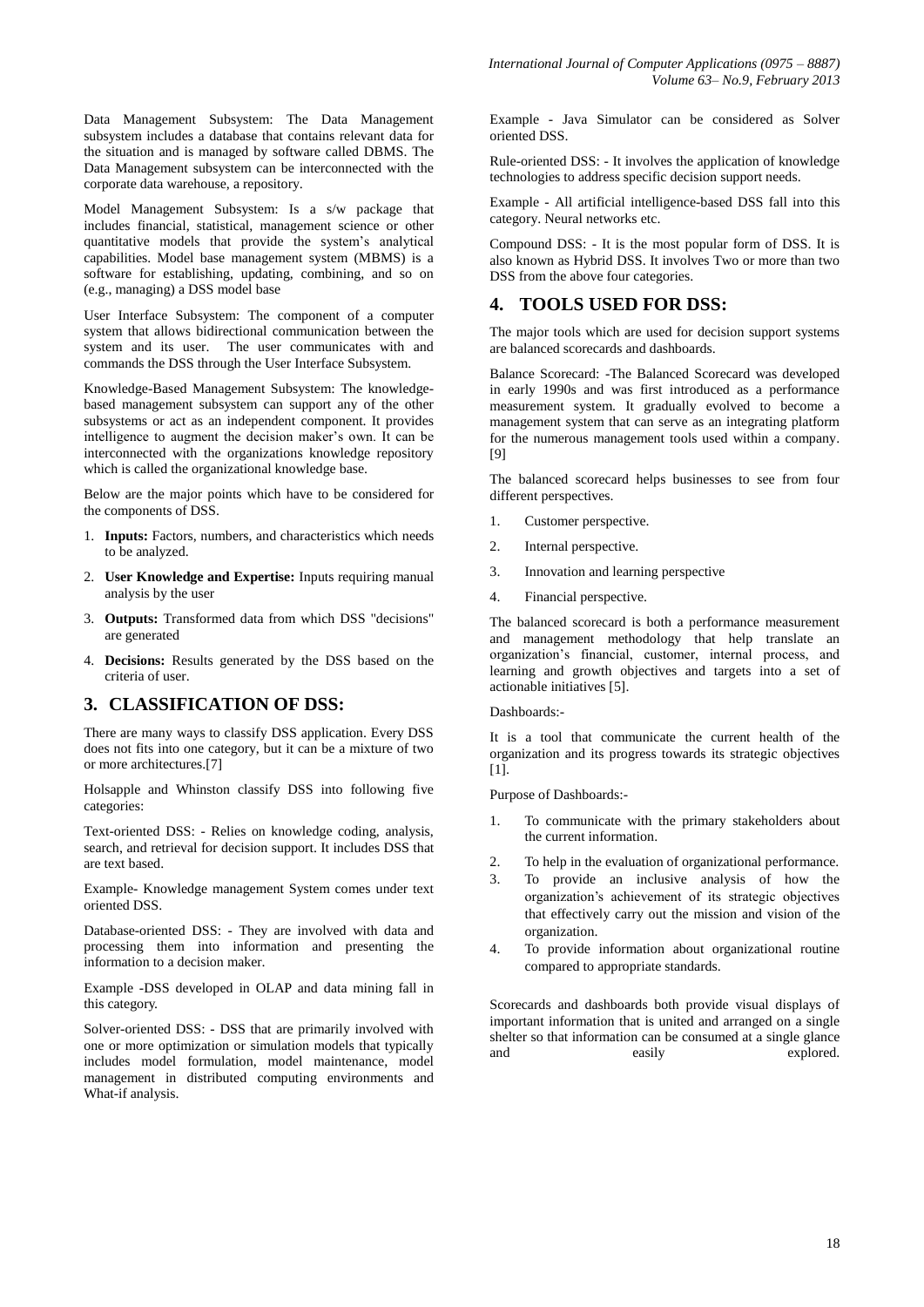#### **Fig 1: Scorecard**



#### **Fig 2: Dashboard**



Apart from these there are some integrated software suites which are used by GDSS for taking decisions [1].

**Lotus Notes was the first widely used GroupWare:** Lotus Notes enables collaboration by letting users access and create shared information through specially programmed Notes documents. Notes provide online collaboration capabilities through Web conferencing on demand, work group, e-mail, etc.

**Microsoft Windows Meeting Space and Live Meeting: -**It is a real time collaboration package that includes application sharing, file transfer, text chat, and audio-video conferencing.

**Groove Networks**: -Groove virtual Office is a product from groove.

It is an end-user application for secure discussions, file sharing, meetings.

Groove Workspace enables spontaneous, online-offline collaboration that reduces project costs and speeds time-tomarket for products and services.

**WebEx Meeting Center and Place Ware Conference Center:-**WebEx meeting center is a pay-per-use groupware. It provides a low cost simplified way to hold electronic meetings over the Web. It integrates data, voice and video within a standard Web browser for real time meetings over the internet from any desktop or wireless handheld device.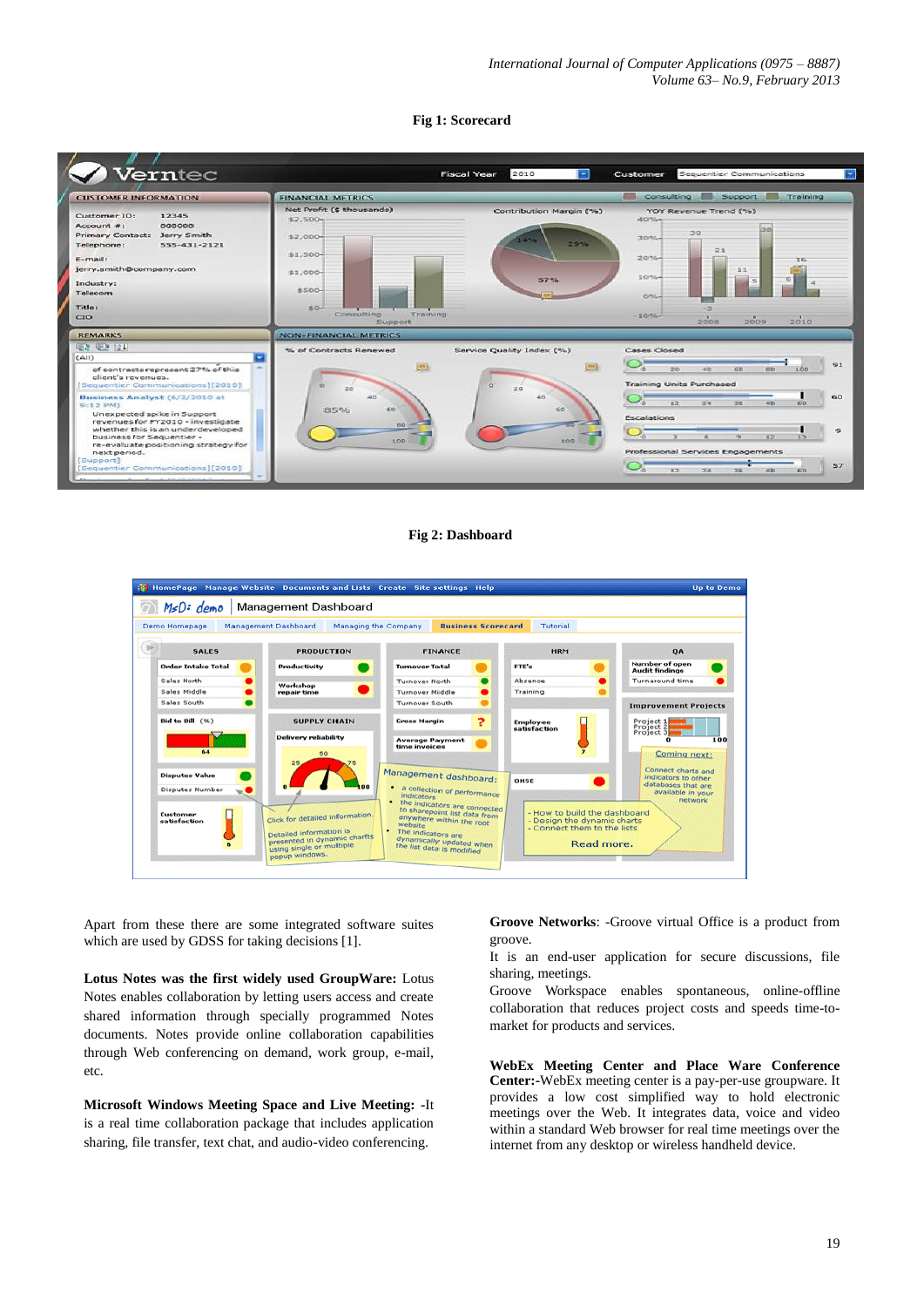## **5. PROPOSED MODEL OF DSS IN AGRICULURE SECTOR.**

Agricultural decision support systems are not being willingly accepted by all potential users. Use of Decision Support system should be there in each and every field to get the more précised and accurate results in the work which is done by the user.

In agriculture sector the DSS should be used which will help the farmers in growing the crops, vegetables etc. and will directly affect the people over the globe who are going to use the same.

The DSS which can be used in the field of agriculture are as follow:-

GIS: - GIS is the major DSS which is to be used in agriculture. Using GIS, we'll be able to know the location, the region where the farmers are going to harvest. Different kinds of data will be required further for the harvesting depending upon the region.

Geographic information system (GIS) software from ESRI is used to prepare and manage agricultural data and build geospatial snapshots of cropland [4].

Archetypally it includes soil and climatic data which helps us to explain differences and similarities in the production potential. Without GIS it is not possible to locate exactly the soil and the climatic condition as the region will not be available. Geographically, farm/field size and distance to the markets are similarly important. The data necessary for the agro-ecological zonification can have a general character. For example, a 1:50,000 soil survey forms an excellent basis.

To govern the expected production, crop growth simulation models are used. Detailed quantitative

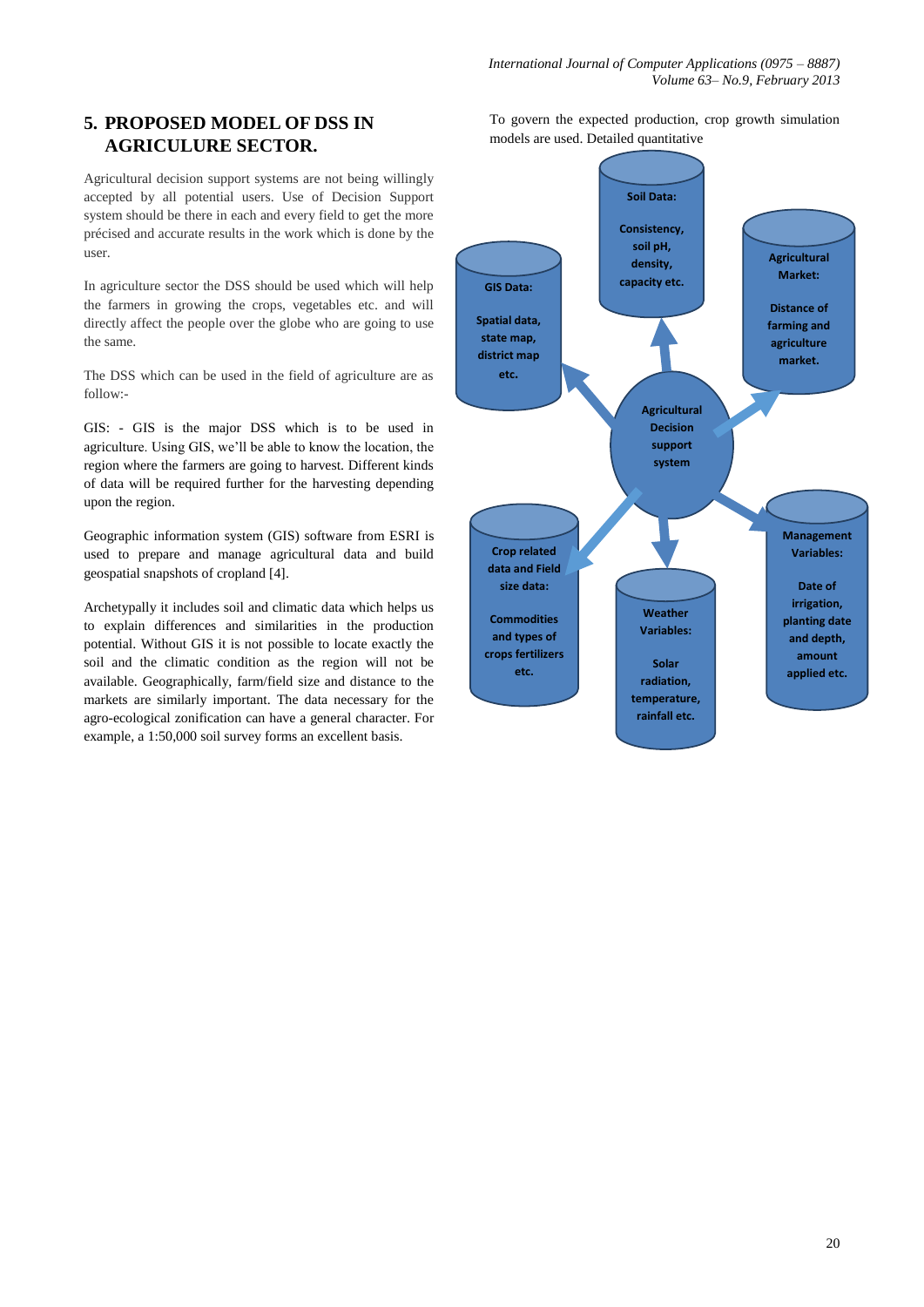Data of soil and climate are necessary for the crop growth simulation model[4].

Enhancing a GIS with land-cover data layers has proved helpful to crop growers' associations, crop insurance companies, seed and fertilizer companies, farm chemical companies, libraries, universities, federal and state governments, and value-added remote-sensing/GIS companies [3].

Soil Characteristics: - The soil profile properties are defined for different layers down to the earth to at least the maximum depth of rooting.

The important properties for each layer includes: depth to the bottom of the soil layer from the surface, Volume of water content at the field capacity, density , organic content, soil pH.

Understanding how soils form in the field and vary across landscapes is a critical skill for today's agronomists; therefore, it is an integral component of the curricula at Purdue University in Indiana. Students use GIS in the classroom and in the field to better understand soils and landscapes and to recognize geologic features that indicate different soil types [8].

Weather Variable: -The crop growth simulation model needs input daily values for rainfall, minimum and maximum temperature and solar radiation. Incoming radiation can be measured as the sunshine hours during a day, which can be converted to solar radiation estimates.

Below is the sample picture for knowing the weather condition using GIS.



**Fig 4: Weather condition of a particular location**

Management variables: The management variables needed are: planting date, planting depth, plant population, row spacing. Irrigation date, amount applied, and type of irrigation.

Fertilizer application date, amount, method of application, depth of application, and type of fertilizer Previous crop residue dry matter amount, N and P content of the residue, depth of incorporation, and date of incorporation.

Fertilizer application date, amount, method of application, depth of application, and type of P fertilizer. Total and soluble P2O5 of PR sources.

Field size data: Field size is an important driving factor behind land management and land allocation decisions. Field size varies throughout the region. If the spatial variability is described by identifying a number of zones, one can specify the specific distribution per region. If data on field size are specified in the settings, the TOA software will sample field sizes. If not specified, one has to deal with field sizes in the economic models. For Carchi, an aerial photo interpretation yielded zones with a similar parcel distribution. On the basis of survey data, a log-normal distribution was used for parcel size in each of the three zones [6].

Cultivar-specific coefficients: - The crop growth simulation model pretends the effect of temperature and photoperiod on vegetative development, reproductive development and growth processes. These coefficients usually estimates the sensitivity of temperature, physiological maturity.

Reliable crop information is vital to the functioning of grain markets. It is used to inform decisions on planting, marketing, and policy. Applying GIS to the process of preparing crop estimates has improved accuracy while lowering costs [7].

Agricultural Market data: These is also an important factor for making decision in agricultural planning. The distance between the farming and the agricultural market should be known and calculated so that we can know if the farming is proper, the crop, vegetable production is good the distance should not be such that spoils the vegetative and the crop which was produced at the top grade.

Following is the sample picture for soil and watershed which is an important part in the agriculture field for cultivating the land and crop as well as vegetative production.



**Fig 5: Using GIS the land for agriculture can be located.**